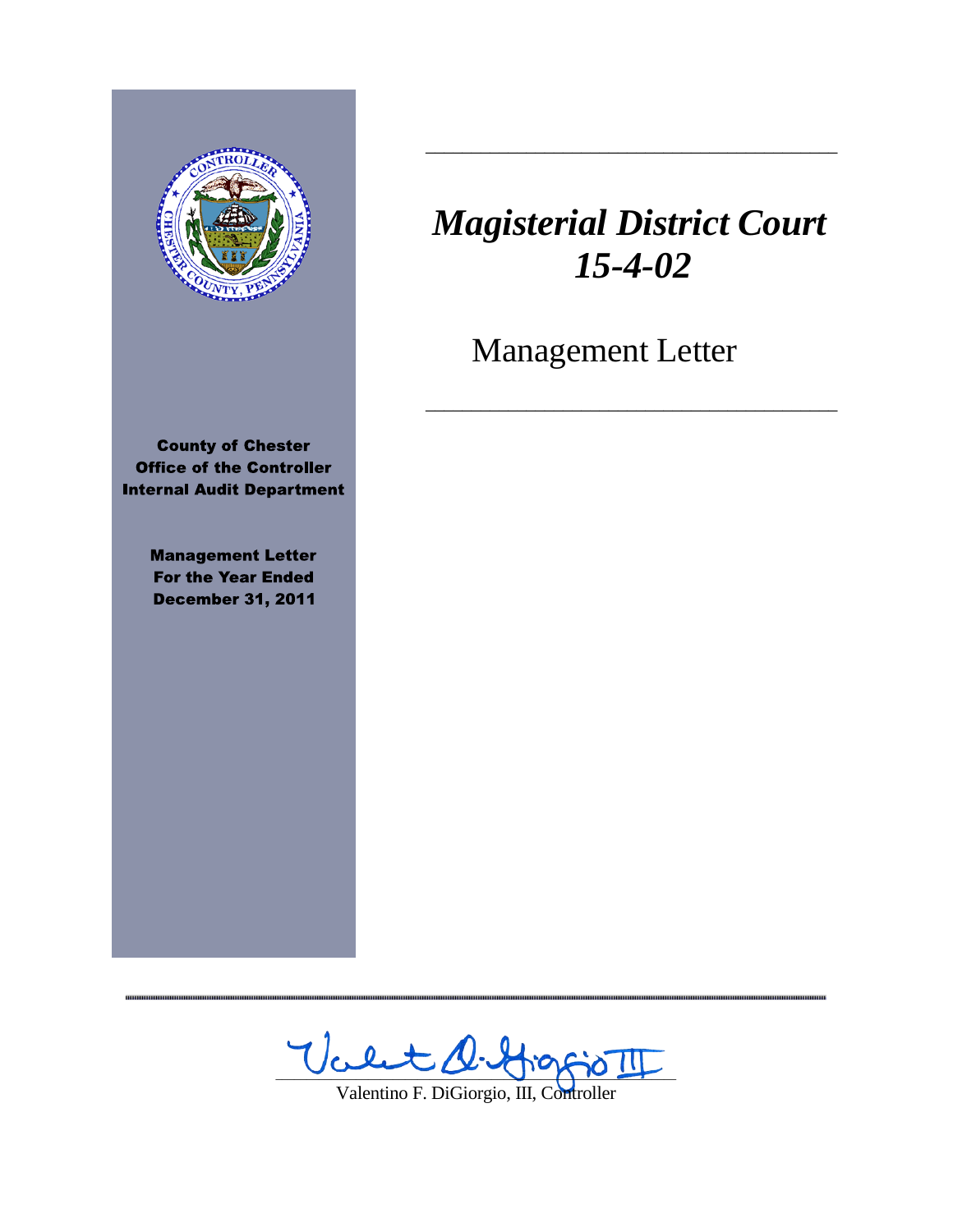## **To: Magisterial District Judge Jeffrey J. Valocchi**

## *Introduction*

On December 19, 2012, Internal Audit completed an audit of Magisterial District Court 15-4-02 (*District Court*). Carissa M. Petrelia was the auditor-in-charge. Internal Audit is required by County Code to review district courts annually to ensure compliance with policies and procedures mandated by the Administrative Office of Pennsylvania Courts and/or District Justice Administration and to assess their overall internal control structure. The scope of our audit included a review of the following:

- Cash and Petty Cash
- Undisbursed Funds
- Cash Receipts
- Manual Receipts
- Cash Disbursements
- Voided Transactions
- Overall Compliance

We conducted our audit in accordance with generally accepted auditing standards and standards applicable to financial audits contained in *Government Auditing Standards* published by the Comptroller of the United States. We have also issued our Independent Auditor's Report on Internal Control over Financial Reporting and on Compliance and Other Matters concurrent with this management letter. Disclosures and other information in that Report (also dated December 19, 2012) should be considered in conjunction with this management letter.

## *Executive Summary*

The management and staff of the *District Court* are, in all material respects, in compliance with policies and procedures set forth by the Administrative Office of Pennsylvania Courts and directives imposed by District Judge Administration. Minor findings involving internal controls and compliance are included within this management letter. Based on Internal Audit's testing and observations, it is our opinion that these deficiencies are not the result of negligence or deliberate misconduct, but are instead the consequence of one or more of the following:

- Oversight
- Human Error

We want to thank the management and staff of the *District Court* for their cooperation and assistance during the course of this audit. We have provided herein a copy of our "Audit Findings and Recommendations" for your review and comment.

Please feel free to contact our office at (610) 344-6064 should you have any questions or concerns.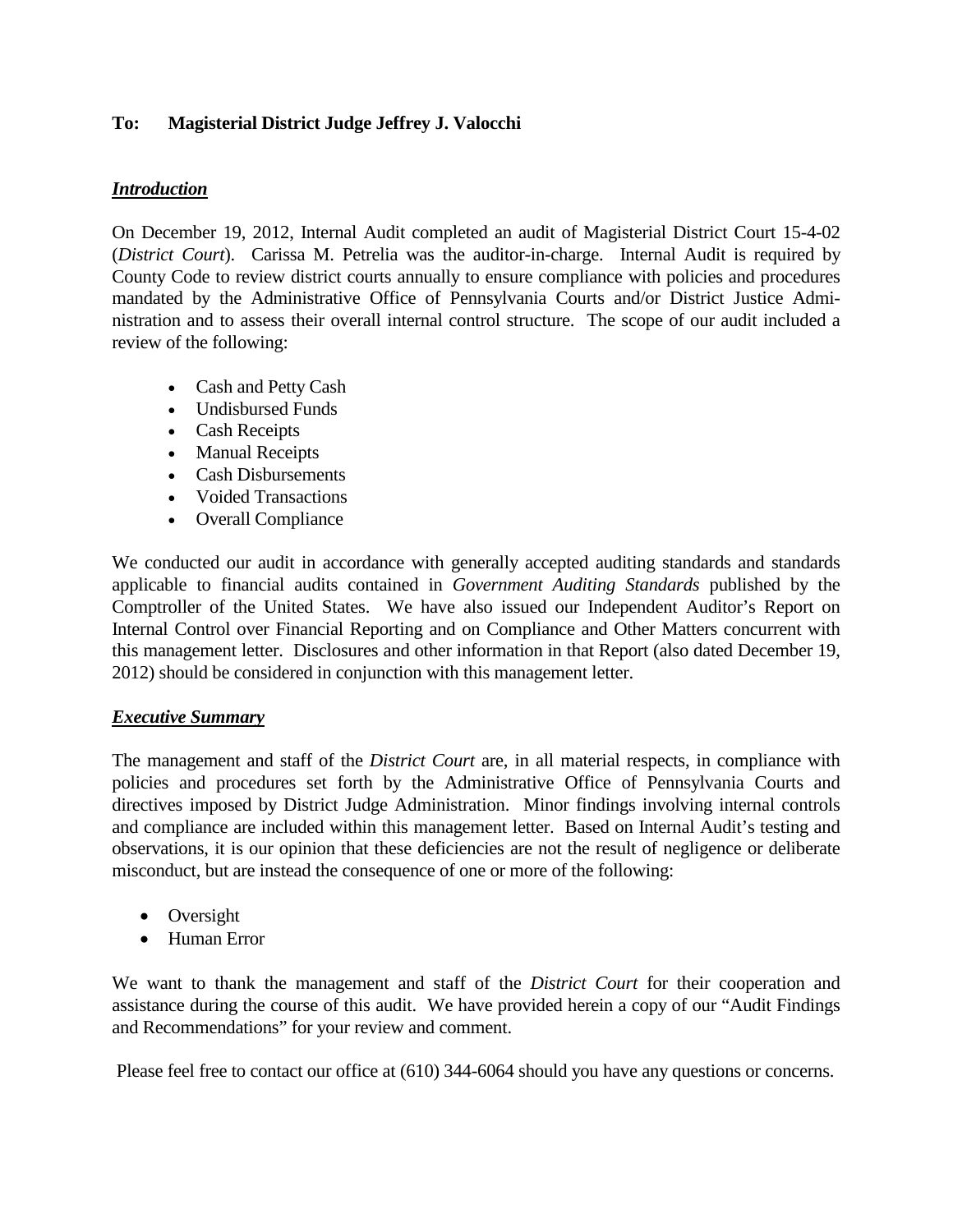## **COUNTY OF CHESTER**

## **MAGISTERIAL DISTRICT COURT 15-4-02**

## **FINDING AND RECOMMENDATION**

## **FOR THE YEAR ENDED DECEMBER 31, 2011**

# **I. INTERNAL CONTROL FINDING AND RECOMMENDATION**

## RECONCILIATION

#### Finding 1: Cash Adjustments

Internal Audit noted the following:

- The *District Court* processed both a deposit and debit adjustment to correct a recording error related to the same receipt. A check in the amount of \$388.94 was recorded in the court system as \$338.94. The receipt was properly voided and rerun for the correct amount. At this point, the transaction was fixed and in agreement with the bank, since the bank read the check for the correct amount of \$388.94. As a result, the deposit adjustment was left outstanding at year-end 12/31/11 and there was no offsetting credit for the debit adjustment.
- The *District Court* processed a debit adjustment to correct a recording error. A money order in the amount of \$111.00 was recorded in the court system as \$111.50. The receipt should have been voided and rerun for the correct amount, instead the District Court processed a debit adjustment that did not have a corresponding credit at year end 12/31/11.

## Recommendation

Internal Audit recommends that the *District Court* take greater care when processing cash adjustments to ensure that all debit adjustments have a corresponding credit adjustment and vice versa. Internal Audit also recommends that the *District Court* process deposit adjustments in order to correct discrepancies between the book and bank balances.

## *Auditee Response*

*District Court Management concurs with the finding and recommendation.*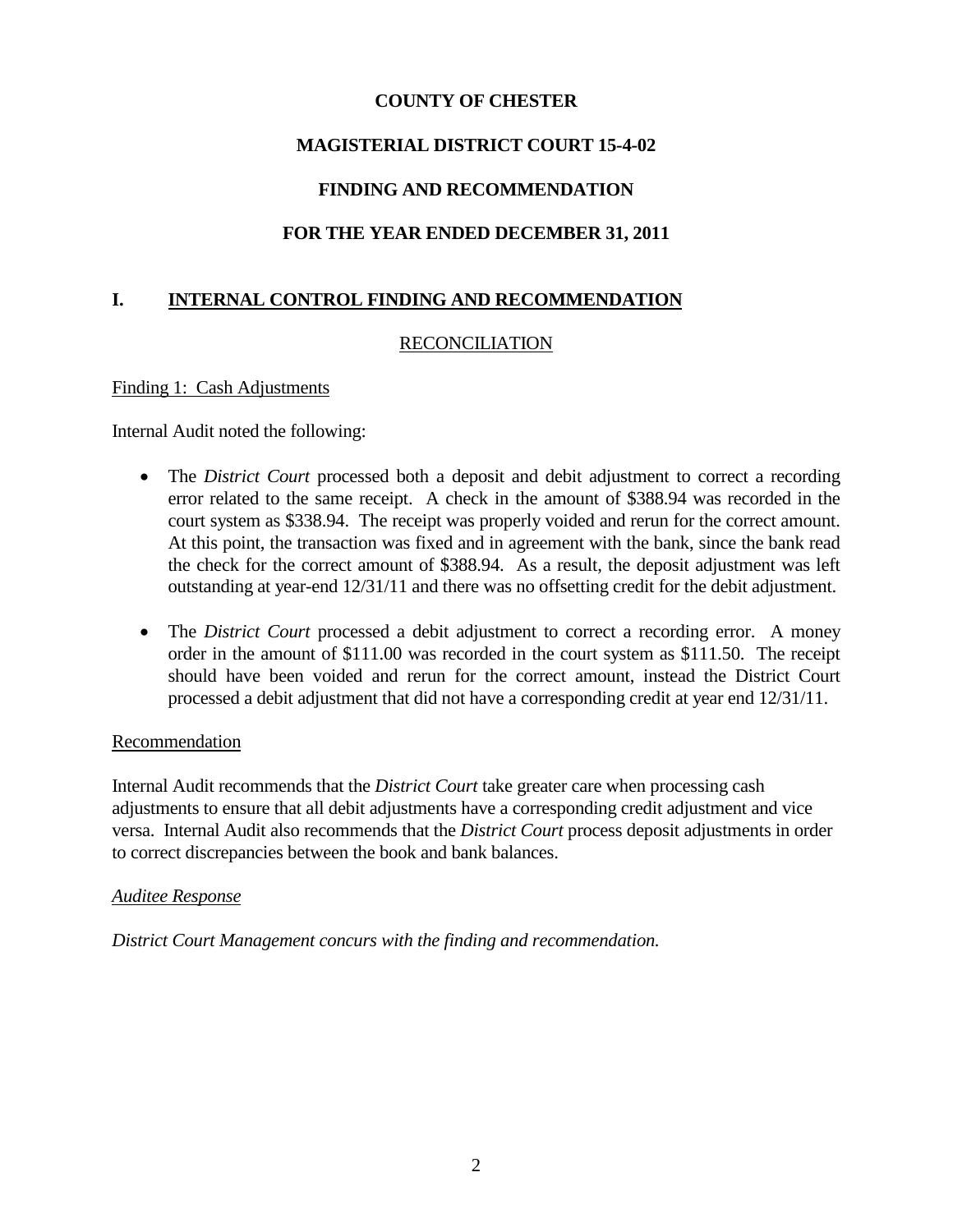## **COUNTY OF CHESTER**

# **MAGISTERIAL DISTRICT COURT 15-4-02**

# **FINDING AND RECOMMENDATION**

# **FOR THE YEAR ENDED DECEMBER 31, 2011**

# **II. COMPLIANCE WITH POLICIES AND PROCEDURES**

In order to test compliance with all applicable policies and procedures, Internal Audit selected a statistical sample of 25 case files out of a total population of 5,621 case files created in 2011. In addition, we performed other related tests of cash receipts, cash disbursements, manual receipts, undisbursed funds, and voided transactions. Sample sizes for the tested areas were determined through a risk assessment analysis based on the results of the *District Court's* prior year audit and current year case load. We believe the results of our tests are representative of the entire population on the basis of accepted audit sampling principles.

## Finding 1: Overall Compliance

Internal Audit noted the following:

• In one instance, a citation was not date stamped or initialed by *District Court* personnel upon receipt into the *District Court*.

## Recommendation

Internal Audit recommends that the *District Court* date stamp and initial all citations upon receipt into the court as outlined in the District Justice Automated Office Clerical Procedures Manual.

## *Auditee Response*

*District Court Management concurs with the finding and recommendation.*